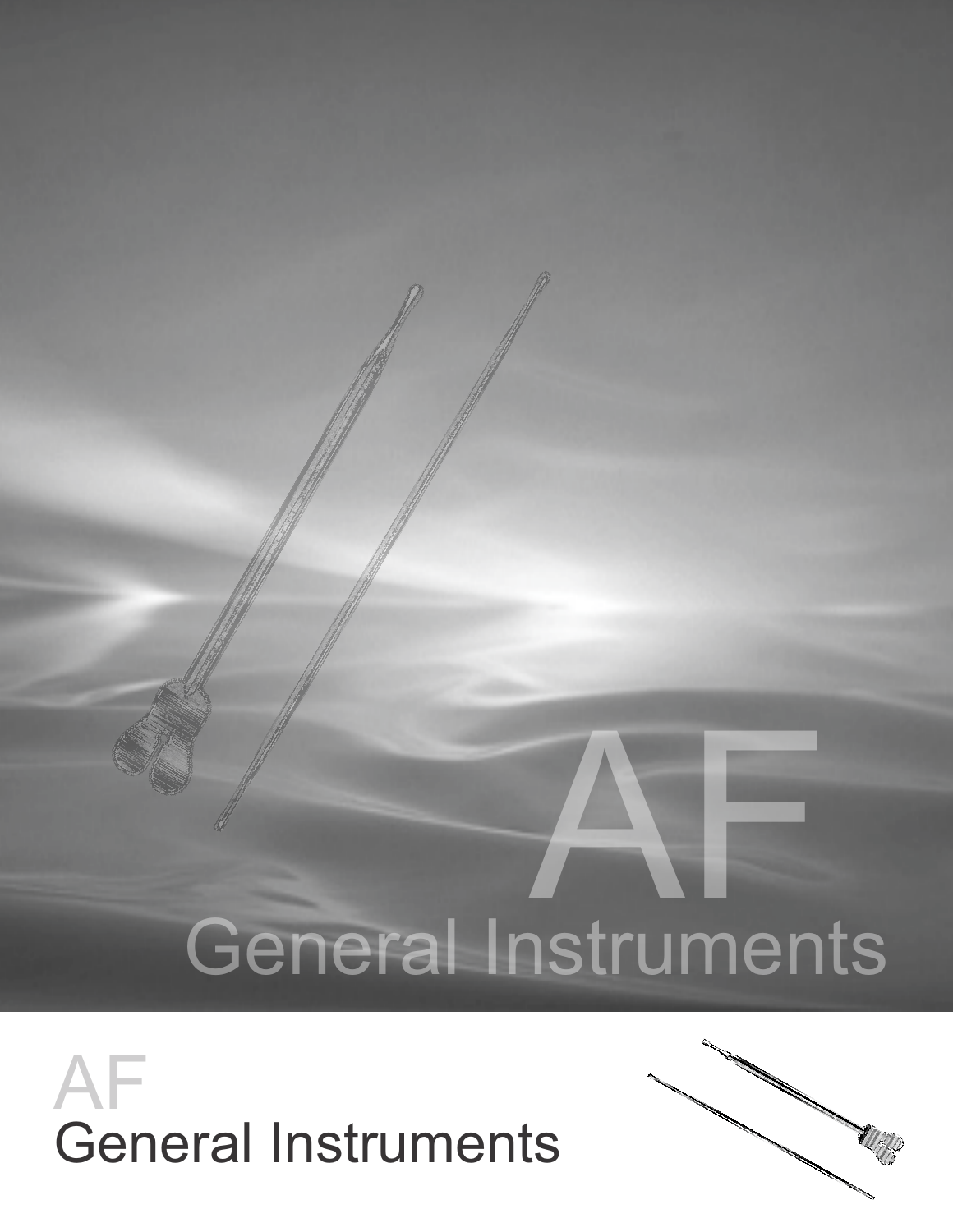# LKOT Surgical Instruments

黜

General Instruments Abdominal Spatula Bauchspatel Espatulas abdominales



# 186 **General Surgery Instruments Catalog**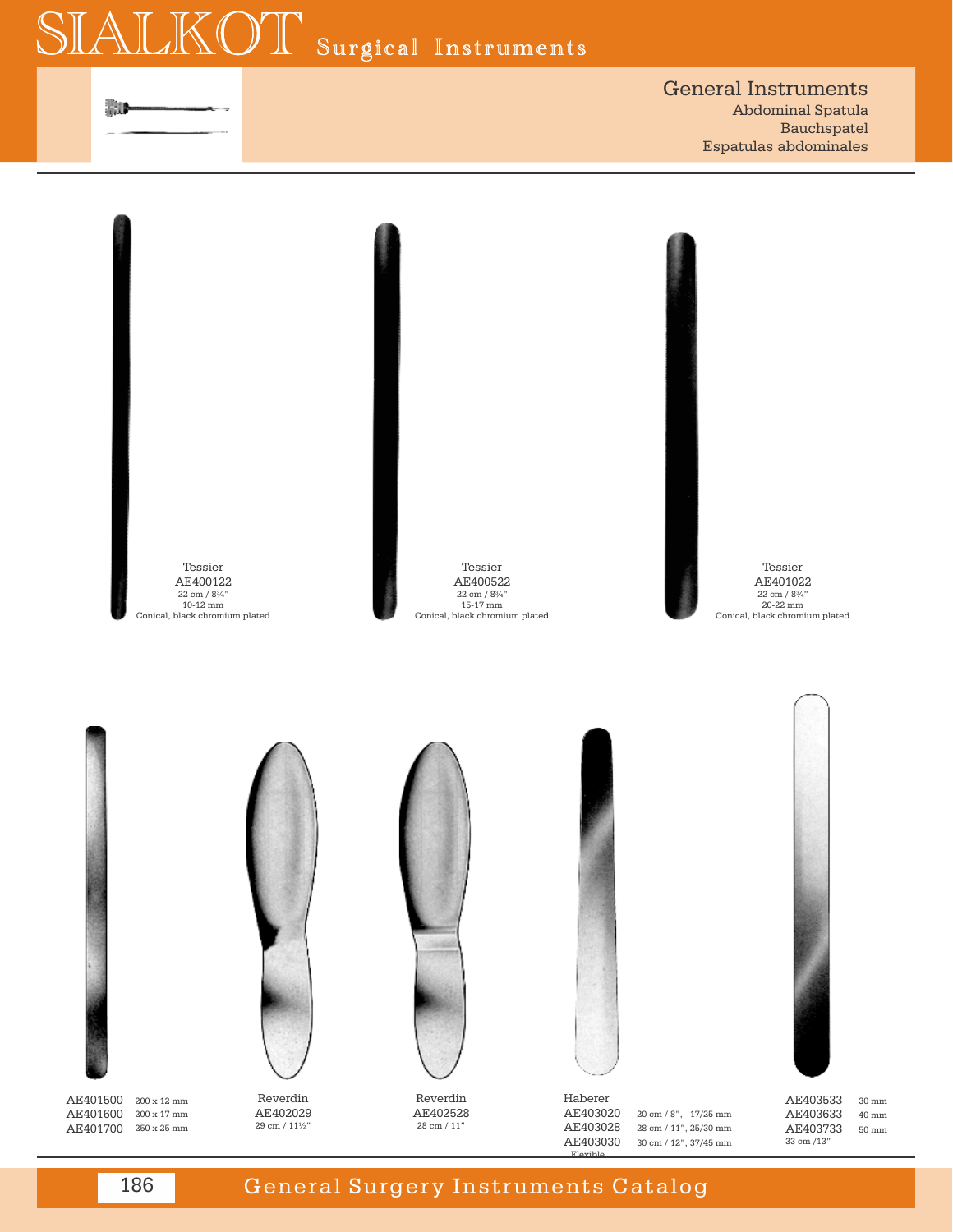Probes & Seekers Sonden und Finder Sundas Y Estiletes



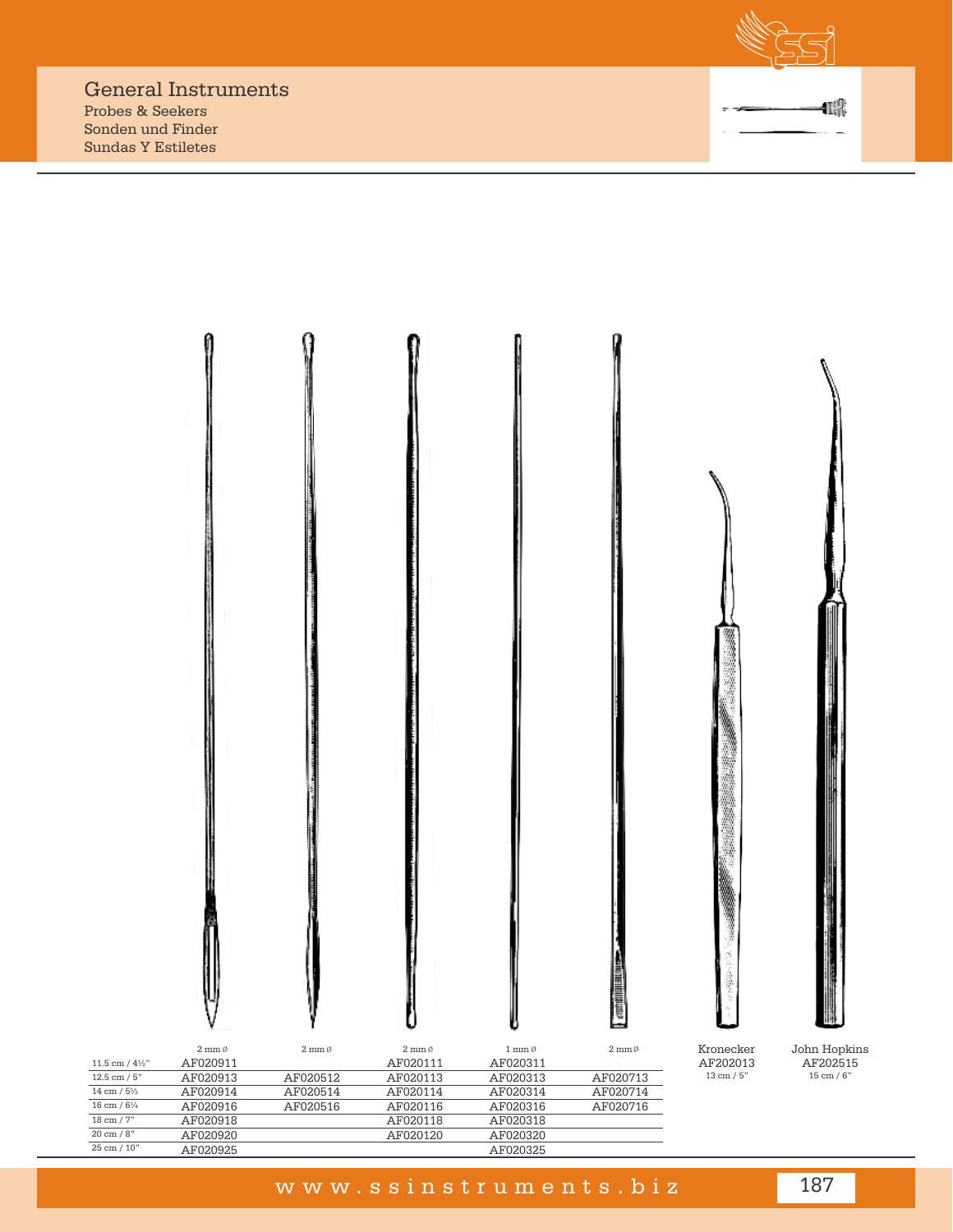# $\setminus$  ( )  $'$ Surgical Instruments



General Instruments Grooved Directors Hohlsonden Sondas acanaladas







Doyen AF027614 14 cm / 5½"



Nelaton AF028614 16 cm / 6¼"



Roser AF203512 12.5 cm / 5"

# 188 **General Surgery Instruments Catalog**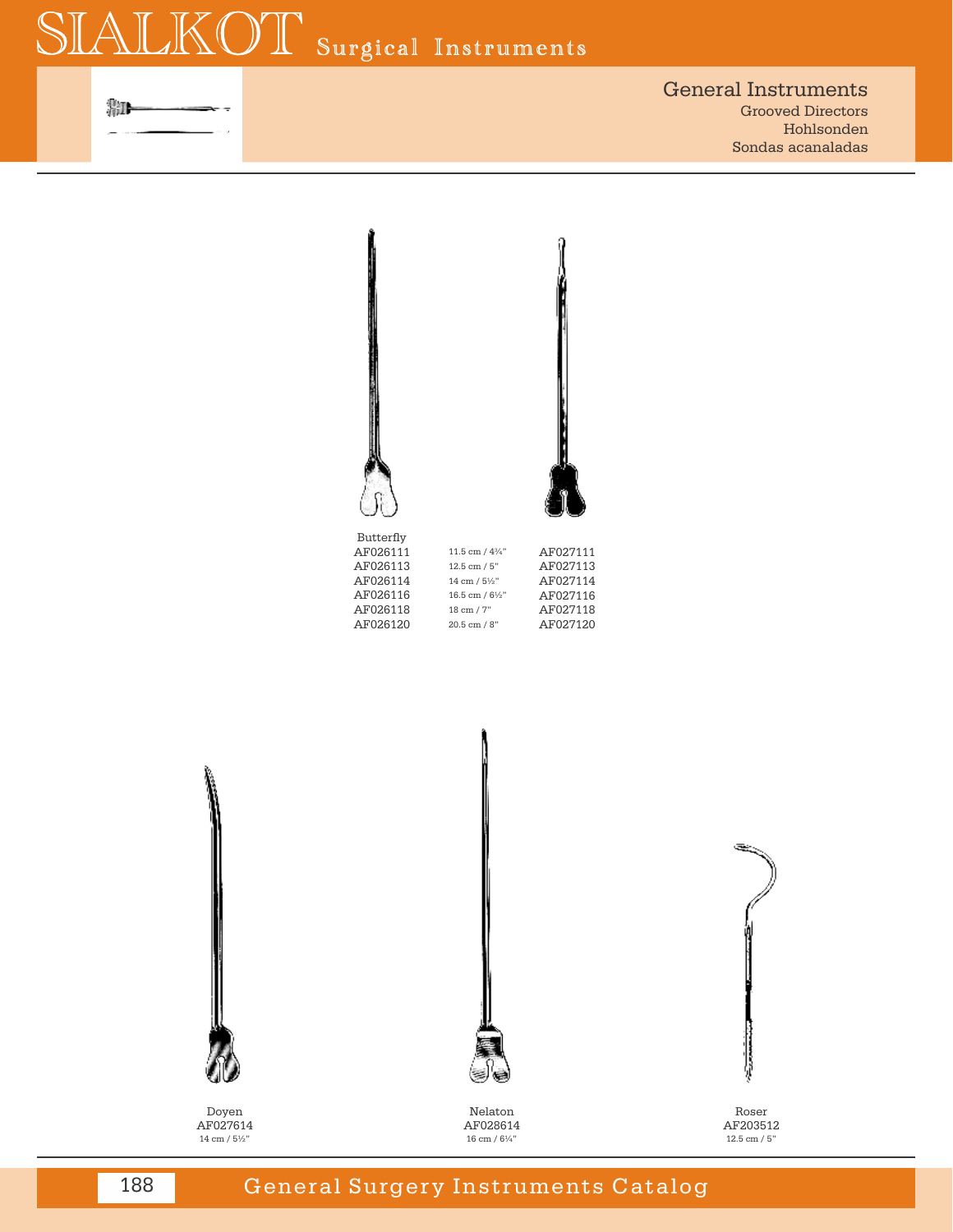Aneurysm Needles & Dissectors Nadlen und Doppeldissektoren Aneurysma agujas Y Dissectores



職



www.ssinstruments.biz 189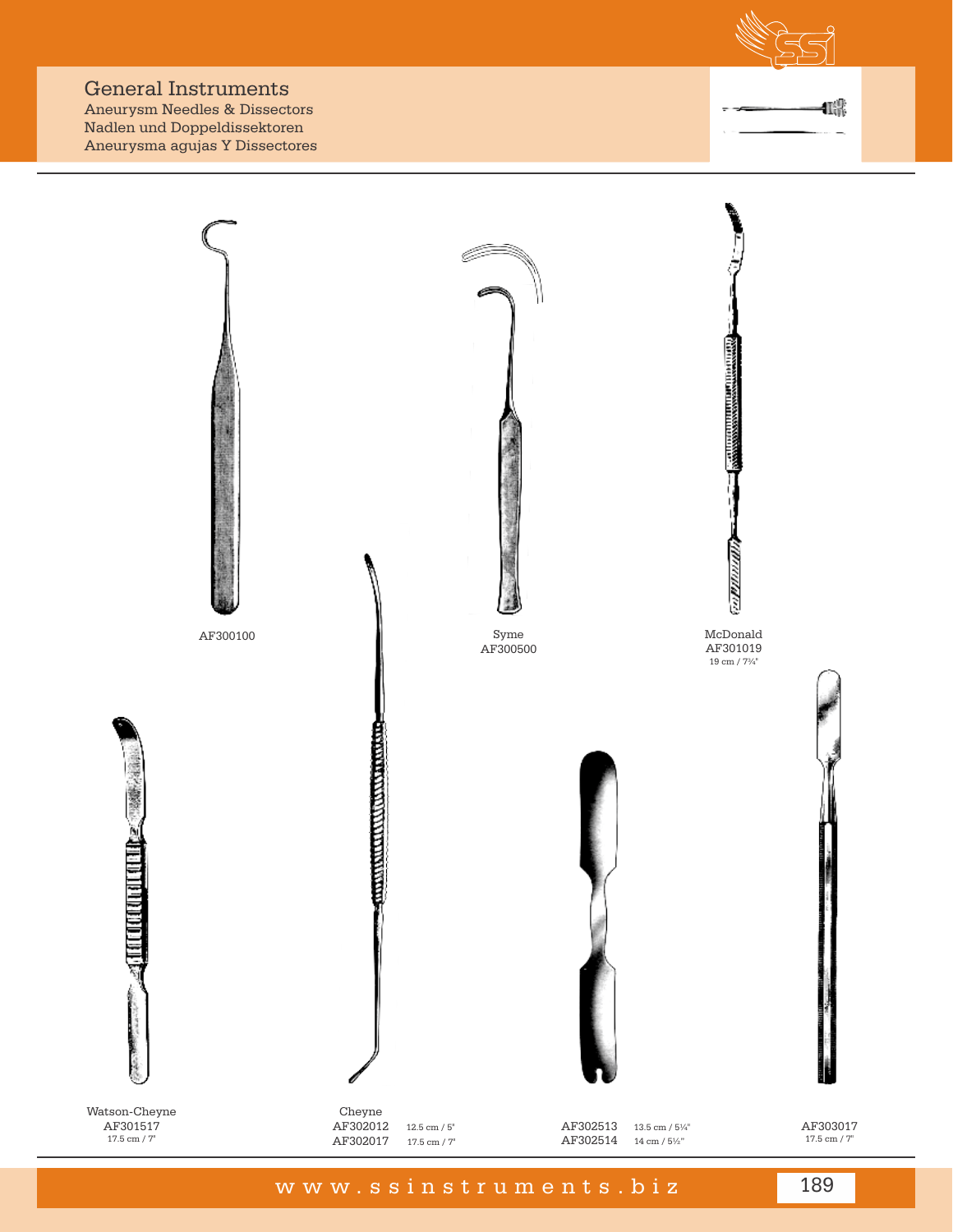綱

General Instruments Cotton Applicators Wattetrager Porta-algodones



| AF052112 | AF204012 | AF052712 |          |          |          |
|----------|----------|----------|----------|----------|----------|
| AF052114 | AF204014 | AF052714 | AF051114 | AF051314 | AF051514 |
| AF052116 | AF204016 | AF052716 | AF051116 | AF051316 | AF051516 |
| AF052118 | AF204018 | AF052718 | AF051118 | AF051318 | AF051518 |
| AF052123 | AF204023 | AF052723 | AF051123 | AF051323 | AF051523 |
|          |          |          |          |          |          |

190 **General Surgery Instruments Catalog**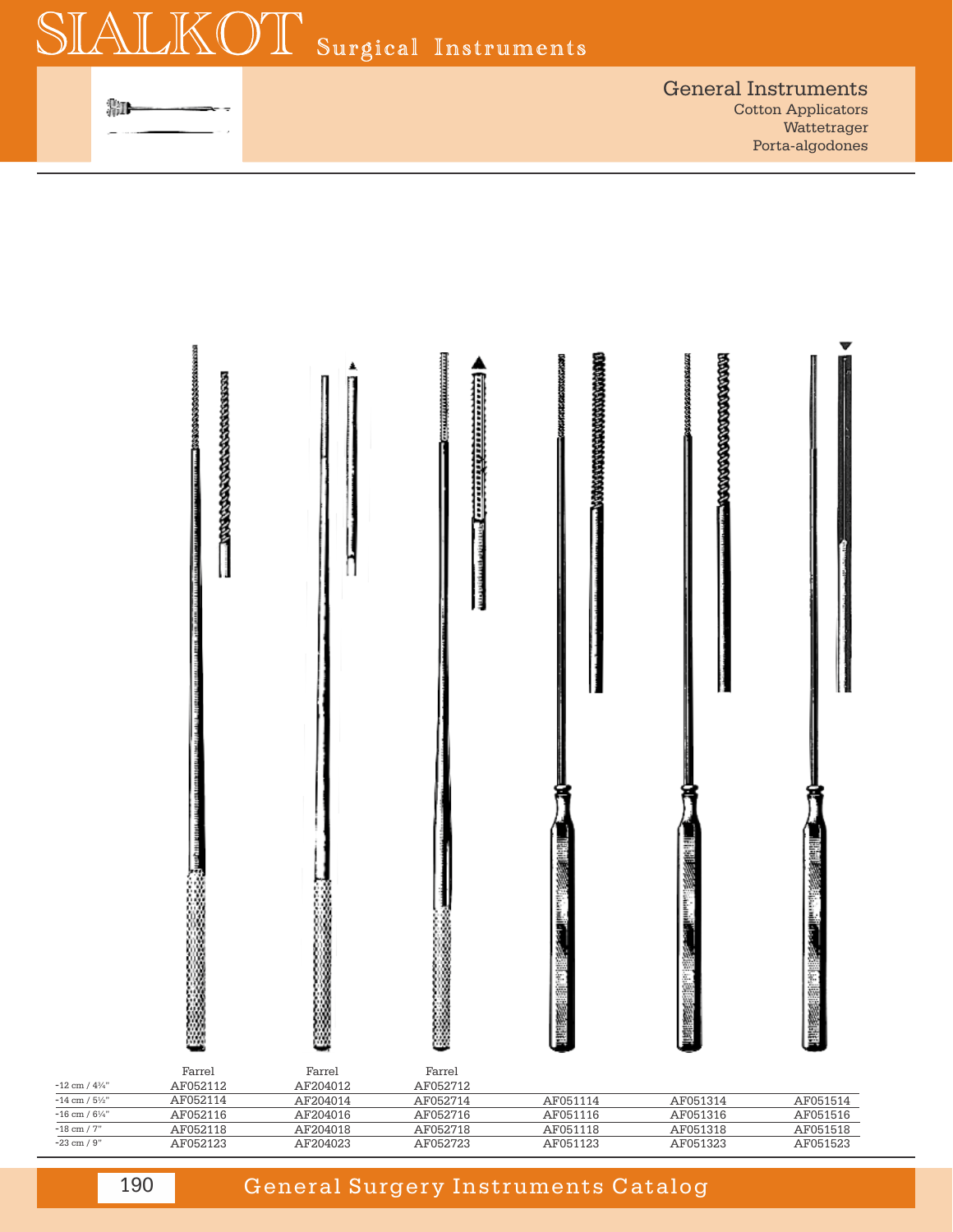Cotton Applicators Wattetrager Porta-algodones



職